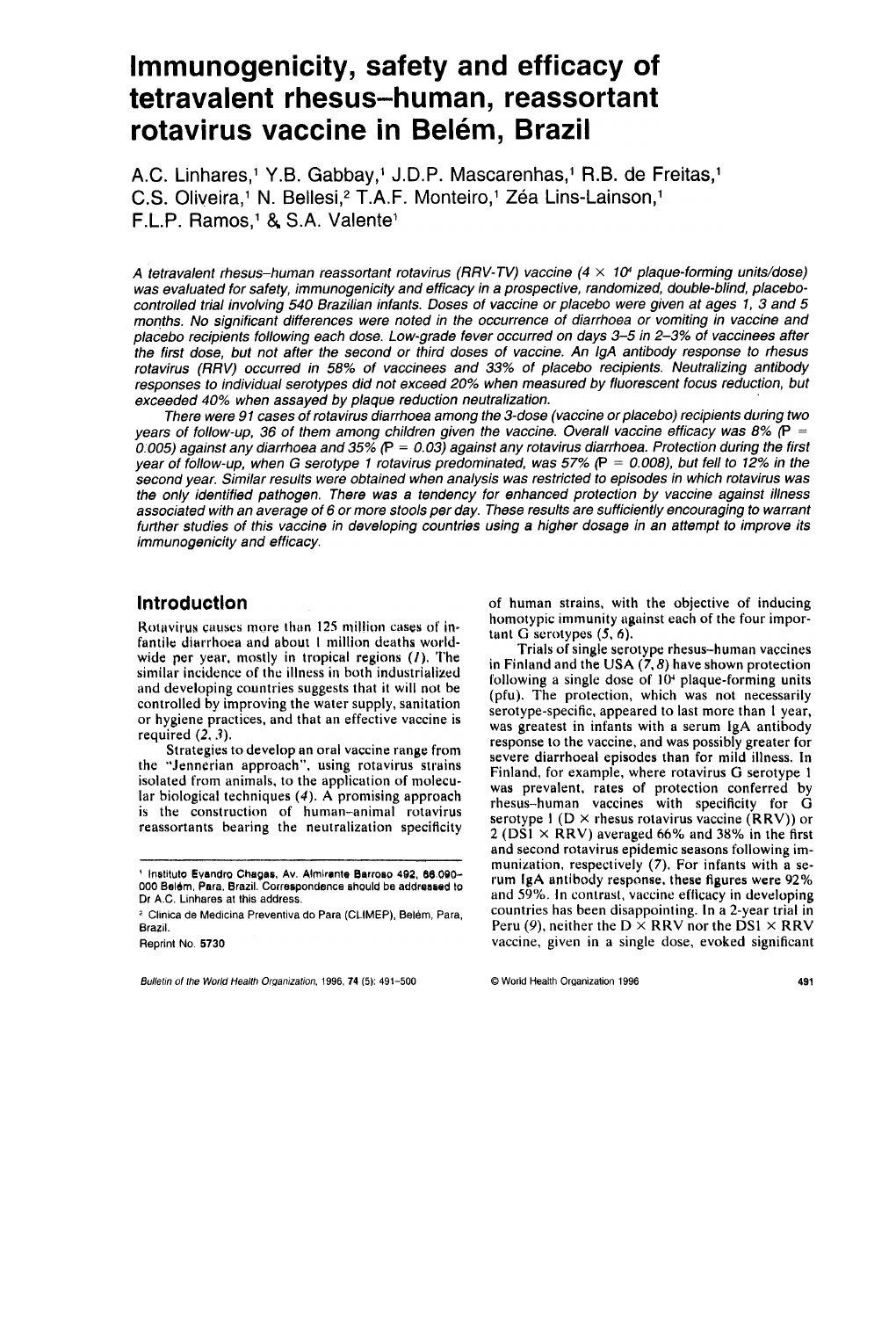#### A.C. Unhares et al.

protection against diarrhoea caused by heterotypic or homotypic rotavirus.

Recent efforts have focused on evaluation of the RRV-tetravalent (RRV-TV) vaccine, which contains rhesus-human reassortants specific for G serotypes 1, 2 and 4, and RRV for G serotype 3, in the hope that it would protect against each of the four important G rotavirus serotypes and provide greater overall protection than the individual com. ponents.<sup>\*</sup> Safety and immunogenicity of the reassortant RRV vaccines. given either alone or in combination, have been assessed in children and young infants (11-18). Only limited data are available, however, on the efficacy of RRV-TV vaccine. In the USA, 57% protection against rotavirus diarrhoea was achieved for 2 years. following three doses  $(4 \times 10^4$  pfu each) of the vaccine (19). In contrast, three doses of the vaccine provided only 24% protection for 1 year in Peru (10).

The present study was conducted to determine the safety, immunogenicity and efficacy of three doses of RRV-TV vaccine in healthy infants in Belém. Brazil.

## Materiais and methods

In the field work we hàve essentially followed the recommendations of Lanata & Black (20). The study was approved by the Ethical Review Committee of the Instituto Evandro Chagas. the Regional Council of Medicine. the Secretary of Public Health of Pará State and the Ministry of Health of Brazil. and by the Ethical Review Committee of the World Health Organization.

Study area and population. Belém is located in North Brazil. near the mouth of the Amazon river. and has a wet tropical climate. Half of its estimated population of 1.5 million live under crowded conditions with poor sanitation. The trial was conducted in an area of 8 km2 with a population of 350000. Previous studies in this area have shown that rotaviruses account for about 30% of cases of acute diarrhoea among hospitalized infants and young children (21 ), and nearly 10% of acute gastroenteritis episodes in the community (22). Ali four G serotypes circulate in the region. G type l being the most prevalent (23).

A total of 1064 pregnant women were recruited through home visits from October 1989 to January 1990, of whom 540 were selected to participate in the trial. An effort was made to cluster families geographically in order to facilitate the field work. Following recruitment and until giving birth, the women were visited monthly to sustain their interest and restate the objectives and conditions of the study.

Talks on the project were also given regularly in community centres.

Infants were enrolled during the first monthly visit after birth, at which time signed informed consents were obtained from the parents. Infants were excluded from the study if  $(a)$  consent was not provided,  $(b)$  they had a chronic illness, or  $(c)$  any household member was taking an immunosup. pressive drug or had an immunodeficiency disorder. From February to September 1990, 540 newborns were recruited, most of them (94% ) during March-July.

Study design. The study was a 2-year, prospective, double-blind, placebo-controlled, randomized trial in which infants received three doses of placebo or RRV-TV vaccine. The first, second and third doses were given to 540, 513 and 495 infants, respectively, at approximately 1, 3, and 5 months of age (age ranges: 30-59, 90-119 and 150-179 days, respectively). Venous blood was obtained from 180 children prior to the first dose, and 170, 168 and 165 specimens were collected from the same children 1 month after the first, second and third doses, respectively. Serum samples were frozen at  $-20^{\circ}$ C until assayed for rotavirus antibody.

Calculation of the sample size was performed as recommended by Lanata & Black (20). The study was designed to detect a minimum protective efficacy of  $70\%$  (with an alpha level of 5% and a power of 90%) against all episodes of rotavirus diarrhoea during 2 years of surveillance after immunization. The expected incidence in the placebo group was based on previous surveillance in the same area (22). At least 200 children per group were required by the end of follow-up. Randomization in blocks of twelve was performed using the children's sequential enrolment numbers; 180 children were randomly selected for immunogenicity studies in the proportion of 3 vaccine recipients to 1 placebo recipient. The vaccine randomization and selection of children for the immunogenicity study were carried out by Wyeth-Ayerst Laboratories, Radnor, PA, USA. The vaccine code was kept at Wyeth-Ayerst Laboratories and WHO, and was not broken until surveillance was completed; data were checked and cleaned, and all outcome data were confirmed as final.

Vaccine and immunization. Each dose of RRV-TV vaccine contained  $4 \times 10^4$  pfu with equal parts of (a) serotype G1 reassortant ( $D \times RRV$ ), (b) serotype G2 reassortant (DS1  $\times$  RRV), (c) serotype G3 RRV, and (d) serotype G4 reassortant (ST3  $\times$ RRV). Each reassortant strain contained the gene coding for VP7 of human G serotype I. 2 or 4. the remaining 10 genes being derived from rhesus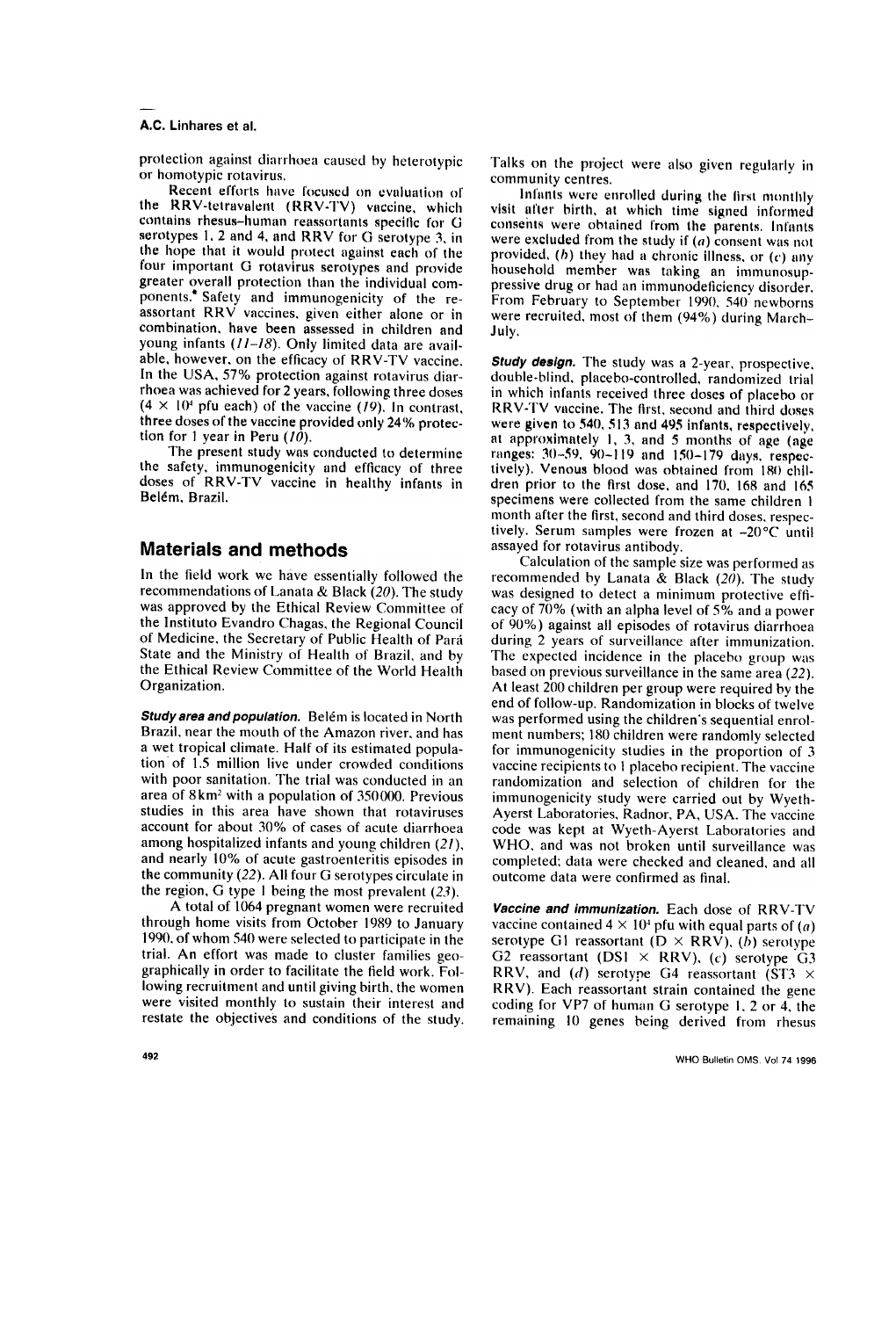rotavirus strain MMU18006 (4). Vaccine and placebo (uninfected cell-culture fluid) were manufactured at Wyeth-Ayerst Laboratories, supplied Iyophilized and kept at 4 °C until used. Vaccine and placebo yials were numbered serially and were identical in appearance. Vials for children randomly preselected for the immunogenicity study had dis tinctive pink labels. Reconstitution was with 1.2 ml of distilled water immediately before administration.

From April 1990 to January 1991, vaccine or placebo was given twice weekly at the Instituto Evandro Chagas. Before immunization each child was examined by a paediatrician. Vaccination was rescheduled for children who had fever during the preceding 48 hours or diarrhoea during the preceding 72 hours. Breast- and bottle-feeding were withheld for I hour before and after immunization. Immediately before immunization, 30ml of reconstituted evaporated milk (with no rotavirus neutralizing activity and containing  $400 \,\text{mg}$  of sodium bicarbonate) was given to each child. For infants in the immunogenicity study, 2-5ml of blood was also obtained by venepuncture. Mothers were encouraged to obtain other routine vaccines from the official public health services. However, as agreed by the local public health authorities, our staff assumed responsibility for giving oral poliomyelitis vaccine to all participating children. This was given at an interval bf at least 15 days before or after rotavirus vaccination.

Surveillance for side-effects and diarrhoeal episodes. Following immunization, each child was visited daily for seven consecutive days. At each visit the following were noted and recorded:  $(a)$  number and consistency of stools in the past 24 hours;  $(b)$  frequency of vomiting; (c) rectal temperature; and  $(d)$  occurrence of respiratory symptoms. Beginning 7 days after the first dose, and continuing for 2 years, each child was visited twice weekly at home to detect diarrhoeal episodes, defined as three or more liquid or semj-Iiquid motions in a 24.hour period. When diarrhoea was detected, daily visits were made until the episode ended, i.e. when the child, during 48 hours or more, passed less than three liquid or semiliquid stools in each 24-hour period. During diarrhoeal episodes, the following clinical parameters were regularly recorded: (a) number of bowel movements in each 24-hour period (including watery stools); (b) duration of diarrhoea; (c) presence of hlood or mucus in stools;  $(d)$  frequency of vomiting; (e) fever measured rectally; and  $(f)$  signs of dehydration using WHO criteria  $(39)$ . Whenever signs of dehydration were present, children were visited by a physician from our staff and, if required, referred to either a medical unit or a public hospital.

Laboratory procedures. Stool specimens or rectal swabs were obtained as soon as possible after an episode of diarrhoea was detected. Specimens were obtained while diarrhoea continued and up to 48 hours after it had stopped. During 1990-91 only faecal specimens were collected; in 1992, rectal swabs were taken whenever a faecal sample could not be obtained. Faeces or rectal swabs were placed in sterile saline for rotavirus examination and in two screwcapped vials of Cary-Blair medium, one containing Skirrow's antimicrobial supplement (24). A sample was also placed in a vial containing merthiolate, iodine and formalin (MIF) solution for parasitological examination. Samples were transported to the laboratory within 4 hours in insulated boxes with cold packs and processed the same day. All samples were routinely assayed for rotavirus antigen using DAKOPATfS ELISA (enzyme-Iinked immunosorbent assay) kits (Copenhagen, Denmark) (25). G serotyping of rotavirus strains was routinely performed using monoclonal antibodies, essentially as described by Taniguchi et al. (26). Results were confirmed at the Department of Hygiene and Epidemiology, Sapporo Medical College, Sapporo, Japan. Rotavirus strains not typable by this method were serotyped at the Istituto di Malatie Infetive, University of Pavia, Italy, by solid phase immunoelectron microscopy (27).

Only rotavirus-positive faecal samples were subsequently examined for the presence of other diarrhoeal pathogens, using standard techniques.<sup>4</sup> Enterotoxin production by Escherichia coli was tested by commercial kits: the heat-labile toxin (LT) by the reversed passive latex agglutination test (VET -RPLA, Unipath Ltd, Basingstoke, Hampshire, England), and the heat-stable toxin (ST) by a competitive ELISA (E. coli ST EIA kit, Unipath Ltd, Basingstoke, Hampshire, England). In addition, all enteropathogenic  $\vec{E}$ . coli identified in this study (by standard serological procedures) were further assayed for the presence of enteroadherence factor (EAF) by gene probe, as previously described (28). Rotavirus-positive faecal samples were routinely examined by conventional parasitological techniques, as well as for the presence of Cryptosporidium sp. using a modified Ziehl-Nielsen and auramine staining method (29).

Pre- and post-immunization sera were tested for rotavirus antibody at United Medical Laboratories

<sup>&</sup>lt;sup>a</sup> World Health Organization. Manual for laboratory investigations of acute enteric infections. Unpublished WHO document CDD/833 (Rev. 1),1987 (avaílable upon request from Division of Child Health and Development, World Health Organization, 1211 Geneva 27. Switzerland).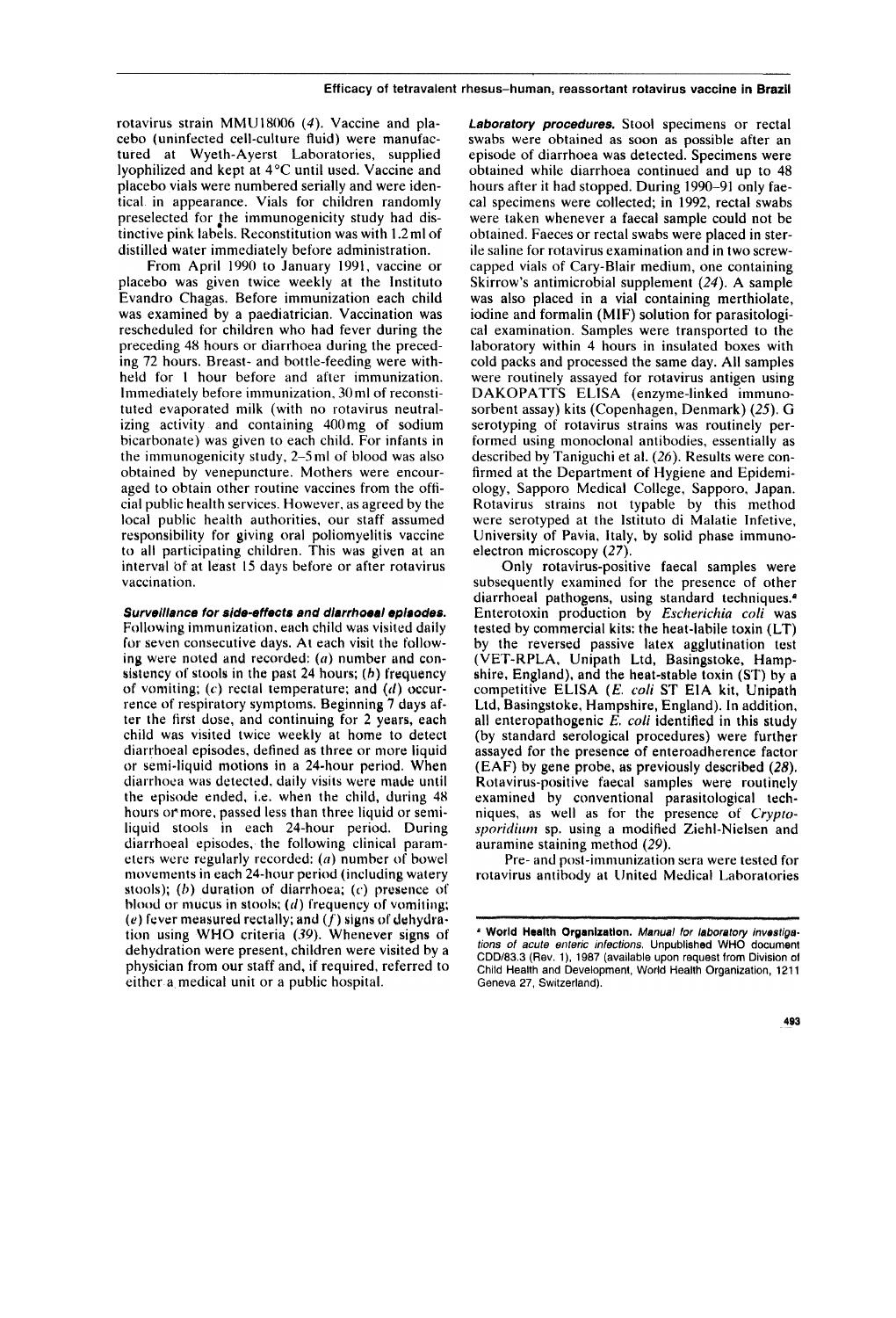#### A.C. Linhares et al.

(McLean, VA, USA). Anti-rotavirus IgA was measured by an enzyme immunoassay using RRV as the capture antigen, as previously described (30, 31). All sera obtained from a subject were tested simultaneously, starting at a dilution of 1 : 50. Rotavirus serotype.speciftc neutralizing antibodies were determined by a modifted ftuorescent focus reduction (FFR) assay (32). AJI sera were tested against serotypes .Gl (strain Wa), G2 (strain DS1), G3 (strain P), G4 (straln ST3) and RRV. Neutralizing antibodies to strains WA, DS1, SC2 (a WC3-based G2 reassortant), RRV, WI78-8 (G3 type), and BrB9 (a WC3-based G4 reassortant) were also measured in sera from 20 RRV-TV recipients by plaquereduction neutralization (PRN), essentially as described elsewhere (33).

Data analysis. Of 540 infants who received the first dose of vaccine or placebo, 495 (92%) were fully immunized and, of these, 466 (94%) were followed up for the full 2-year study period. Loss to follow-up was caused by death (8 children), withdrawal of consent  $(1 \text{ child})$ , and migration from the study area  $(65 \text{ }}$ children). When determining vaccine efficacy, only diarrhoeal episodes were considered that began at least 15 days after the third dose of vaccine or placebo. Children who were not fully immunized were excluded from the analysis. Vaccine efficacy was calculated for alI rotavirus-positive diarrhoeal episodes and for episodes of "pure" rotavirus infection, i.e. those in which no other enteropathogen (Salmonella, Shigella, Aeromonas sp., Campylobacter sp., V;brio sp., enterotoxigenic E. coli, EAF-positive E. coli. Cryptosporidium sp., Giardia intestinalis or Entamoeba histolytica) was identified. Efficacy was also assessed against indicators of clinical severity, using a modified, 20-point scoring system (CS), as proposed by Flores et al. (34).

Vaccine efficacy and 95% confidence intervals were determined as previously described (20). Differences between both placebo and vaccine groups were analysed using the Mantel-Haenszel  $\chi^2$  test of association or Fisher's exact test. as appropriate  $(P < 0.05$  was regarded as significant).

# **Results**

Reactogenicity. RRV-TV vaccine was well tolerated. The incidences of diarrhoea and vomiting during 7 days after the first, second and third doses, and of fever following the second and third doses. did not differ significantly for vaccine and placebo recipients. Low-grade fever (rectal temperature  $\geq 38^{\circ}C$ ) occurred in 1.6-2.9% of infants on days  $3-5$  after the IgA ST1 ST2 ST3 RRV

first dose of RRV-TV vaccine, but in only  $0.4 - 1.2$ % of placebo recipients ( $P < 0.05$  by  $\chi^2$  test).

Serology. Pre-vaccination and post-third dose serum samples were available from 161 infants (40 given placebo and 121 given vaccine). Results of ELISA IgA and neutralizing antibody seroconversion, after three doses, are summarized in Fig. I. ELISA IgA seroconversion was significantly more frequent ( $\bar{P}$  = 0.005) among vaccinees (58% ) than infants given placebo (33%). In contrast, the serotype-specific seroconversion rates among vaccine recipients for neutralizing antibodies measured by FFR assay were less than 20%, except for the response to RRV (62% and 7.5% seroconversion for vaccine and placebo groups. respectively,  $P < 0.001$ ). Significant differences between vaccine and placebo groups were ob. served only for serotype 2 (19% vs. 5%,  $P = 0.03$ ) and for all four human serotypes combined (18% vs. 2.5%,  $P = 0.01$ ). Geometric mean titres (GMTs) of neutralizing antibody against G serotypes 1, 2, 3 and 4 were also low. reaching a maximum value of 62 against combined human serotypes in the vaccine group. In contrast, GMTs of RRV-antibody were 410 and 24 for the vaccine and placebo groups. respectively ( $P < 0.005$ ).

PRN antibody responses to rotavirus Gl-4 serotypes after each dose of RRV-TV vaccine are summarized in Table 1. Pre-immunization rates of seropositivity to alI G types/strains, except the G2/  $SC2-9$  strain, were greater than  $60\%$ . In addition, seroresponse rates after any dose ranged from 45% to 75% for the G1/WA and G3/RRV strains. respectively.

Fig. 1. Seroconversion rates in fully immunized infants. Seroconversion is defined as  $\geq 4$ -fold rise in ELISA IgA or FFR neutralizing antibody comparing pre-immunization sera with sera obtained one month after the third dose of vaccine or placebo. ST indicates the serotype for the neutralizing antibody response. Statistical comparisons are summarized in the text.



<sup>494</sup> WHO Bulletin OMS. Vol 74 1996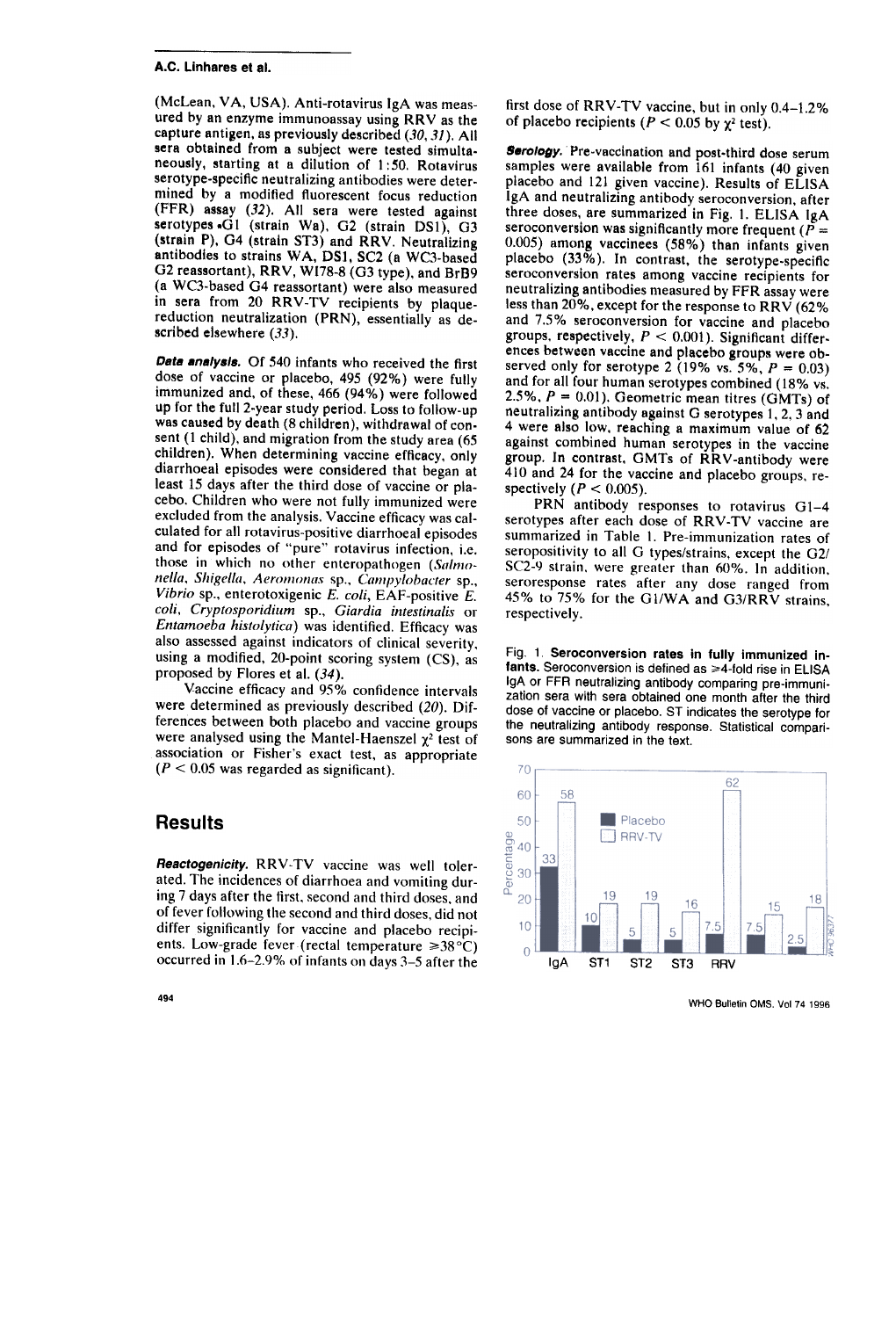|                    | No. of positive<br>sera / No. tested: | No. of seroresponses / No. of tested sera: |                |                |                |  |
|--------------------|---------------------------------------|--------------------------------------------|----------------|----------------|----------------|--|
| G types/strains    | Prior to 1st dose                     | After 1st dose                             | After 2nd dose | After 3rd dose | After any dose |  |
| $\bullet$<br>G1/WA | 15/20 (75) <sup>b</sup>               | 3/20(15)                                   | 4/20 (20)      | 3/20(20)       |                |  |
| G2/DS1             | 15/20 (75)                            | 4/19 (21)                                  | 4/20 (20)      | 3/20(15)       |                |  |
| G2/SC2-9           | 6/20(30)                              | 5/20 (25)                                  | 6/20(30)       | 5/20(25)       |                |  |
| G3/RRV             | 16/20 (80)                            | 8/20 (40)                                  | 7/20 (35)      | 4/20 (20)      |                |  |
| G3/WI78-8          | 14/19 (74)                            | 3/20(15)                                   | 7/20(35)       | 3/20(35)       |                |  |
| G4/BrB9            | 11/18 (61)                            | 2/20(10)                                   | 6/20 (30)      | 5/20(25)       |                |  |

Table 1: Serotype-specific serological responses<sup>a</sup> of RRV-TV recipients measured by plaque reduction neutralization assay

<sup>a</sup> An increase in titre (determined as the dilution giving 50% plaque reduction) between bleedings of ≥3-fold, a cumulative increase of 3 fold over two or more bleedings, or an increase in titre from  $<$  50 to  $\ge$  125.

*b* Figures in parentheses are percentages.

Protective efficacy. During the follow-up period (starting 15 days after completion of three doses), from July 1990 to June 1992, there were 264 363 child-days of surveillance, corresponding to 724 child-years. Specifically, for placebo and vaccine groups, there were 363 and 361 child-years of observation, respectively. A total of 4197 episodes of diarrhoea was recorded, yielding rates of 6.0 and 5.6 episodes per child-year in placebo and vaccine recipients, respectively. Thus, the 2-year vaccine efficacy against any diarrhoeal illness was 8% (95% CI,  $3-13\%$ ;  $P = 0.005$ ).

Faecal samples or rectal swabs from 1990 episodes of diarrhoea (48% of all episodes) were tested by ELISA for the presence of rotavirus antigen. Altogether, 131 episodes of rotavirus diarrhoea were detected during the study period, of which 91 began at least 15 days after the third dose (Fig. 2). Thus, rotavirus was detected in 4.6% of diarrhoeal epi-

Fig. 2. Monthly distribution of 91 rotavirus diarrhoea cases among the study participants from July 1990to June 1992. Cases are those with onset at least 15 days after the third dose of vaccine or placebo.



WHO Bulletin OMS. Vol 74 1996

sodes (91 of 1990 cases), either as the only pathogen or in association with other enteropathogens. The rates of rotavirus diarrhoea during the period of July-September, for the three years combined, were significantly higher ( $P = 0.0007$ ) than during the rest of the year (Fig. 3). Mixed infections accounted for about 30% of cases, if G. intestinalis and enteropathogenic E. coli (EPEC), defined only by O-specific antisera, were included. If Giardia was excluded, however, and only enteroadherent factorpositive EPEC strains were considered, the proportion of mixed infections was 18%. The latter definition of mixed infection has been used for efficacy analysis. Of the 91 rotavirus strains, 86 (94% ) were successfully serotyped. G serotypes 1, 2, 3, 4 and 9 accounted for  $65\%$  (58/86), 30% (24/86), 1.2% (1/86), 4.6% (4/86), and 1.2% (1/86) of serotyped strains, respectively.

Table 2 summarizes the protective efficacy of

Fig. 3. Monthly rates of rotavirus diarrhoea in study participants from July 1990 to July 1992. Cases are those with onset at least 15 days after the third dose of vaccine or placebo.

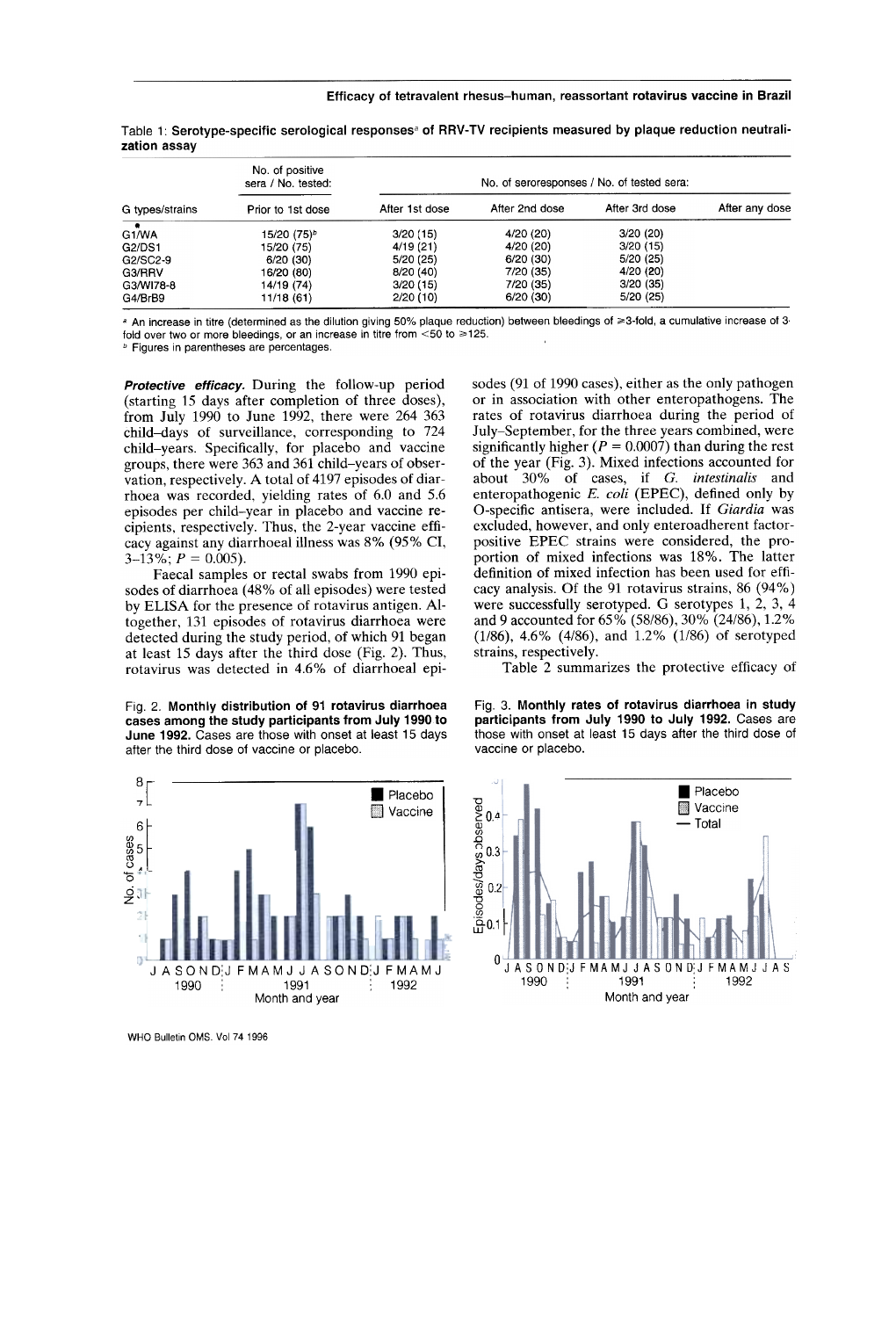Table 2: Protective efficacy of RRV-tetravalent vaccine against ail diarrhoea cases, and pure and serotypespecific rotavirus (RV) diarrhoea cases

| RV diarrhoea<br>episodes, by year<br>of follow-up | No, on<br>placebo | No. on<br>vaccine | Percentage<br>protection | P"    |
|---------------------------------------------------|-------------------|-------------------|--------------------------|-------|
| Two years<br>$(7/90 - 6/92)$ :                    | $(363)^{o}$       | (361)             |                          |       |
| All cases                                         | 55                | 36                | 35                       | 0.03  |
| Pure RV cases                                     | 46                | 29                | 37                       | 0.04  |
| All ST1 RV cases <sup>c</sup>                     | 32                | 24                | 25                       | 0.27  |
| Pure ST1 RV cases                                 | 27                | 19                | 29                       | 0.23  |
| All ST2 RV cases <sup>c</sup>                     | 15                | 9                 | 40                       | 0.22  |
| Pure ST2 RV cases                                 | 13                | 5                 | 61                       | 0.06  |
| First year<br>$(7/90 - 6/91)$ :                   | (160)             | (157)             |                          |       |
| All cases                                         | 28                | 12                | 57                       | 0.008 |
| Pure RV cases                                     | 23                | 11                | 51                       | 0.03  |
| All ST1 RV cases                                  | 20                | 9                 | 55                       | 0.03  |
| Pure ST1 RV cases                                 | 17                | 8                 | 52                       | 0.07  |
| All ST2 cases                                     | з                 | 2                 | 32                       | 0.51  |
| Pure ST2 RV cases                                 | 3                 | 2                 | ٥                        | 0.98  |
| Second year<br>$(7/91 - 6/92)$ :                  | (203)             | (204)             |                          |       |
| All cases                                         | 28                | 26                | 12                       | 0.64  |
| Pure RV cases                                     | 23                | 18                | 22                       | 0.40  |
| All ST1 RV cases                                  | 12                | 15                | 0                        |       |
| Pure ST1 RV cases                                 | 10                | 11                | 0                        |       |
| All ST2 cases                                     | 12                | 7                 | 42                       | 0.23  |
| Pure ST2 RV cases                                 | 11                | 7                 | 37                       | 0.33  |

<sup>a</sup> By analysis of variance

<sup>b</sup> Figures in parentheses are the child-years of surveillance after three doses

 $\epsilon$  ST1 = G serotype 1; ST2 = G serotype 2.

RRV-TV vaccine against all episodes and "pure" episodes of rotavirus diarrhoea, and those caused by serotypes 1 or 2. There were 55 and 36 rotavirus episodes in the placebo and vaccine groups, respectively, yielding an overall vaccine efficacy for 2 years against all rotavirus diarrhoea of 35% ( $P =$ 0.03,  $\chi^2$  test; 95% Cl, 2-56%). Protective efficacy for two years against pure rotavirus diarrhoeal episodes was 37% ( $P = 0.04$ ; 95% CI, 1-59%).

During the first year of follow-up (July 1990 to June 1991), vaccine efficacy was greater than 50% against all episodes of rotavirus diarrhoea and against episodes associated with serotype 1. Protection against serotype 2 episodes could not be assessed owing to the small number of cases. During the second year of follow-up there was no protection against serotype 1 rotavirus diarrhoea. There was moderate protection against serotype 2 illness, but this was not statistically significant.

Vaccine-induced protection against specific in-

dicators of clinical severity in children with rotavirus diarrhoea is summarized in Tables 3 and 4. Table 3 shows that, during 2 years of follow-up, RRV-TV vaccine induced  $47\%$  ( $P = 0.02$ ) and  $58\%$  ( $P = 0.03$ ) protection against a maximum number of liquid stools (MLS)  $\geq 6$  in any 24-hour period and a *mean number* of liquid stools (mLS)  $\geq 6$  per 24 hours, respectively, for all rotavirus diarrhoeal episodes; for the latter outcome, days of observation ranged from 1 to 10 (mean = 4.3) and 1 to 8 (mean = 3.9) for placebo and vaccine recipients, respectively. It also induced 46% protection  $(P = 0.01)$  against diarrhoeal episodes with a CS (clinical severity score)  $\geq 9$  and a trend for protection against vomiting. In the "pure" rotavirus diarrhoeal episodes, significant protection was detected against vomiting  $(41\%, P = 0.03)$ , MLS  $\ge 6$  per 24 hours (59%,  $P =$ 0.003), mLS  $\ge 6$  per 24 hours (65%,  $P = 0.02$ ), and episodes with a  $\dot{CS} \ge 9$  (56%,  $\dot{P} < 0.005$ ).

With respect to year one of follow-up (Table 4). the vaccine was significantly protective against<br>vomiting (52%,  $P = 0.04$ ), MLS ≥6 per 24 hours<br>(59%,  $P = 0.02$ ) and mLS ≥6 per 24 hours (84%,  $P = 0.004$ ) for any rotavirus diarrhoea. For "pure" rotavirus diarrhoea, significant protection was noted against MLS  $\geq 6$  per 24 hours (60%,  $P = 0.02$ ) and mLS  $\geq 6$  per 24 hours (82%,  $P = 0.01$ ).

Table 3: Protective efficacy of RRV-tetravalent vaccine against individual symptoms in all cases of rotavirus (RV) diarrhoea during the two-year follow-up (July 1990 to June 1992)

| RV diarrhoea<br>episodes                         | No. on<br>placebo | No. on<br>vaccine | Percentage<br>protection | Рª    |
|--------------------------------------------------|-------------------|-------------------|--------------------------|-------|
| Two years:                                       | $(363)^{b}$       | (361)             |                          |       |
| All RV episodes with: $c$                        |                   |                   |                          |       |
| $\mathsf{RT} \geqslant 38.0\,^{\circ}\mathsf{C}$ | 7                 | 8                 | n                        |       |
| Vomiting                                         | 44                | 29                | 34                       | 0.06  |
| $MLS \geq 6$                                     | 34                | 18                | 47                       | 0.02  |
| $mLS \geq 6$                                     | 19                | 8                 | 58                       | 0.03  |
| Dehydration                                      | 6                 | 4                 | 33                       | 0.53  |
| HCV/hosp.                                        | 28                | 22                | 21                       | 0.40  |
| $CS \geqslant 9$                                 | 39                | 21                | 46                       | 0.01  |
| Pure RV episodes with:"                          |                   |                   |                          |       |
| $RT \geqslant 38.0\degree C$                     | 7                 | 5                 | 28                       | 0.40  |
| Vomiting                                         | 39                | 23                | 41                       | 0.03  |
| $MLS \geq 6$                                     | 32                | 13                | 59                       | 0.003 |
| $mLS \geq 6$                                     | 17                | 6                 | 65                       | 0.02  |
| Dehydration                                      | 6                 | 2                 | 67                       | 0.16  |
| HCV/hosp.                                        | 26                | 18                | 31                       | 0.22  |
| $CS \geq 9$                                      | 34                | 15                | 56                       | 0.005 |

<sup>a</sup> By analysis of variance

<sup>b</sup> Figures in parentheses are the child-years of surveillance after three doses.

 $c$  RT = rectal temperature; MLS = maximum number of liquid stools  $\geq 6/24$  h; mLS = mean number of liquid stools  $\geq 6/24$  h; dehydration = moderate or severe dehydration;  $CS =$  clinical severity score; HCV/hosp. = health centre visit/hospitalization.

WHO Bulletin OMS. Vol 74 1996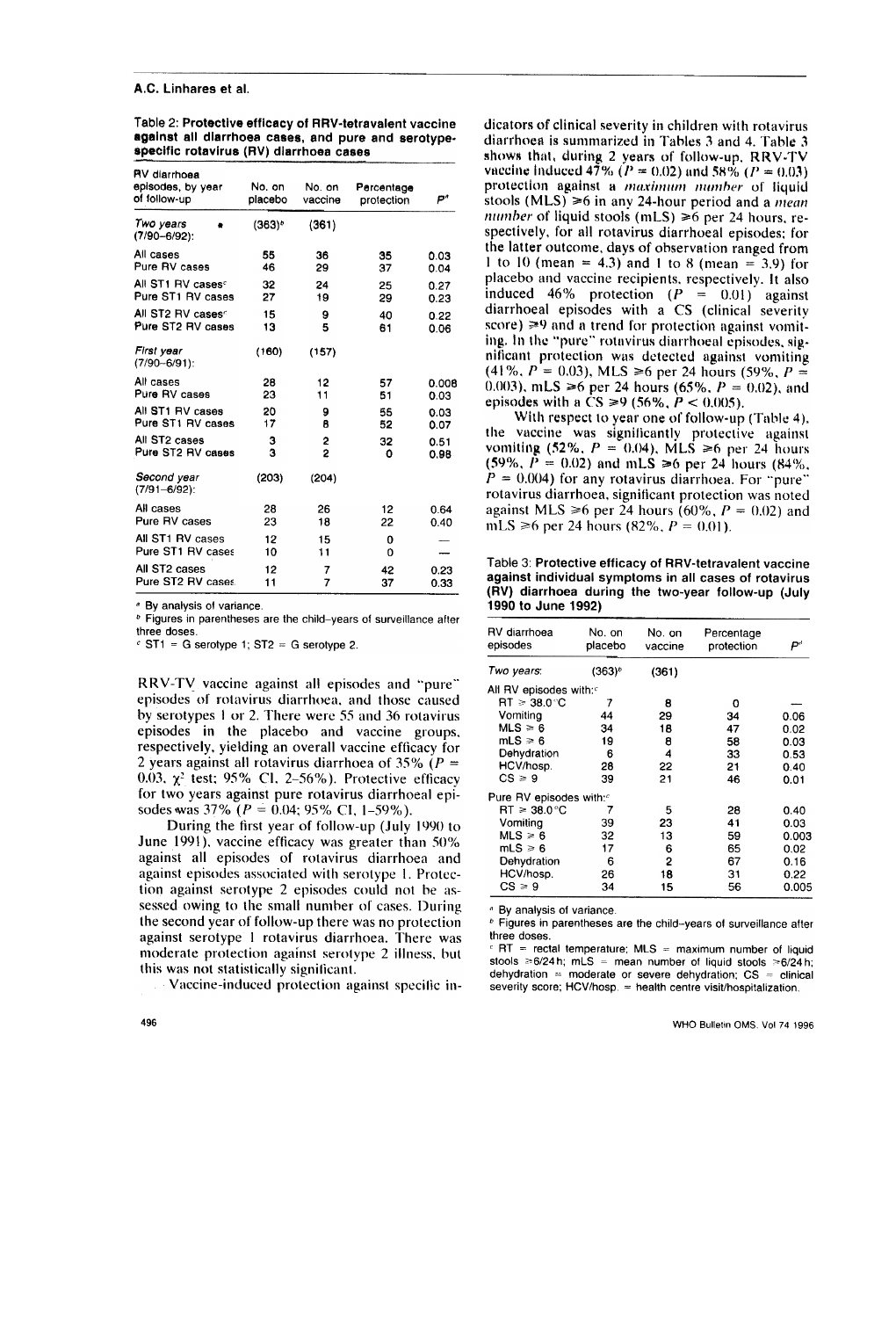Table 4. Protective efficacy of AAV-tetravalent vaccine against individual symptoms in cases of rotavirus (AV) diarrhoea during the first year (7/90-6/91) and second year (7/91-6/92) of follow-up

| RV diarrhoea<br>episodes            | No. on<br>placebo | No. on<br>vaccine | Percentage<br>protection | $P^a$ |
|-------------------------------------|-------------------|-------------------|--------------------------|-------|
| First year                          | $(160)^b$         | (157)             |                          |       |
| All RV episodes with: <sup>c</sup>  |                   |                   |                          |       |
| $RT \geqslant 38.0^{\circ}C$        | 3                 | 4                 | 0                        |       |
| Vomitina                            | 21                | 10                | 52                       | 0.04  |
| $MLS \geq 6$                        | 20                | 8                 | 59                       | 0.02  |
| $mLS \geq 6$                        | 13                | 2                 | 84                       | 0.004 |
| Dehydration                         | 2                 | 1                 | 49                       | 0.57  |
| HCV/hosp.                           | 15                | 8                 | 46                       | 0.14  |
| $CS \geq 9$                         | 17                | 9                 | 46                       | 0.11  |
| Pure RV episodes with:"             |                   |                   |                          |       |
| $RT \geqslant 38.0^{\circ}C$        | 3                 | з                 | 0                        |       |
| Vomiting                            | 17                | 9                 | 46                       | 0.11  |
| $MLS \geq 6$                        | 18                | 7                 | 60                       | .0.02 |
| $mLS \geq 6$                        | 11                | 2                 | 82                       | 0.01  |
| Dehydration                         | 2                 | $\mathbf{1}$      | 49                       | 0.51  |
| HCV/hosp.                           | 14                | $\overline{7}$    | 49                       | 0.12  |
| $CS \geqslant 9$                    | 14                | 8                 | 42                       | 0.20  |
| Second year.                        | $(203)^{b}$       | (204)             |                          |       |
| All RV episodes with: <sup>c</sup>  |                   |                   |                          |       |
| $RT \geqslant 38.0^{\circ}C$        | 4                 | 4                 | 0                        |       |
| Vomiting                            | 23                | 19                | 18                       | 0.50  |
| $MLS \ge 6$                         | 14                | 10                | 29                       | 0.39  |
| $mLS \geq 6$                        | 6                 | 6                 | 0                        |       |
| Dehydration                         | 4                 | 3                 | 25                       | 0.70  |
| HCV/hosp.                           | 13                | 14                | 0                        |       |
| $CS \geqslant 9$                    | 21                | 12                | 43                       | 0.09  |
| Pure RV episodes with: <sup>c</sup> |                   |                   |                          |       |
| $RT \geqslant 38.0^{\circ}C$        | 4                 | 2                 | 50                       | 0.34  |
| Vomiting                            | 21                | 14                | 34                       | 0.21  |
| $MLS \geq 6$                        | 14                | 6                 | 57                       | 0.06  |
| $mLS \geq 6$                        | 6                 | 4                 | 34                       | 0.51  |
| Dehydration                         | 4                 | 1                 | 75                       | 0.18  |
| HCV/hosp.                           | 12                | 11                | 9                        | 0.82  |
| $CS \geqslant 9$                    | 19                | 7                 | 63d                      | 0.01  |

<sup>a</sup>. By analysis of variance.

 $b$  Figures in parentheses are the child-years of surveillance after three doses.

 $\epsilon$  See footnote c, Table 3.

 $d$  91% protection ( $P = 0.003$ ) against rotavirus serotype 2.

No significant protection was observed for specific symptoms in rotavirus diarrhoea episodes (either ali or "pure" episodes) during the second year of surveillance (Table 4). However, the vaccine had 63% protective efficacy  $(P = 0.01)$  against "pure" rotavirus diarrhoea with a  $CS \geq 9$  (Table 4). For rotavirus serotype 2 diarrhoeal episodes with a CS  $\geq$ 9, vaccine efficacy was 91% ( $P = 0.003$ ).

## **Discussion**

RRV-TV vaccine, in a dose of  $4 \times 10^4$  pfu, was well tolerated by 1-month-old infants, and no increase

WHO Bulletin OMS. Vol 74 1996 497

was noted in vomiting or diarrhoea following any dose of the vaccine. A modest febrile response was observed on days 3-5, but only after the first dose. These findings accord with reports from Israel, Peru, USA, and Venezuela, in which the same dose of RRV-TV vaccine caused no adverse effects or only transient and mild febrile reactions about four days after immunization  $(10, 11, 15, 18)$ . Subsequent studies in the USA and Venezuela with vaccine doses of  $4 \times 10^5$  or  $4 \times 10^6$  pfu have given similar results, confirming that the vaccine is safe  $(19, 35)$ .

The immunogenicity of RRV-TV vaccine in our study resembled that observed in other studies of the vaccine, or its monovalent components, in developing countries: responses detected by IgA ELISA or FFR neutralization of RRV occurred in about 60% of infants, whereas FFR antibody responses to the VP7 antigen of G serotypes 1-4 occurred in only 15- 19% of infants  $(9, 10, 34)$ . Neutralizing antibody responses measured by FFR assay appear to occur more frequently in infants in developed countries, reaching 50% for homotypic responses to monovalent vaccine of G serotype 1 (8,17). Possible explanations for reduced immunogenicity of the vaccine in developing countries include a suppressive effect of maternal antibodies transferred in breast milk or transplacentally, or competition from other enteric viruses. Although there is growing evidence that neutralizing antibodies specific for VP7 are not the sole mediator of immunity, vaccine-induced protection does correlate with seroconversion for IgA antibody to RRV detected by ELISA (7). This has led to efforts to improve vaccine immunogenicity and efficacy by increasing the dose of RRV-TV vaccine to  $4 \times 10^5$  pfu (35).

In contrast with the above, serotype-specific PRN antibody seroconversion rates were greater than 40% after any dose, thus approaching the rates observed in Venezuela  $(15)$ . The PRN results also show that seroresponses to rotavirus G serotypes 1- 4 continued to occur following the second and third doses of vaccine, thus supporting the view that a three-dose immunization schedule improves the immunogenicity of RRV-TV.

Various studies have shown that the efficacy of rhesus-human reassortant rotavirus vaccines is often greater in developed than developing countries. For example, a single dose of  $D \times RRV$  vaccine (serotype  $1, 1 \times 10^4$  pfu) evoked 67-77% protection against alI episodes of rotavirus diarrhoea ( caused mostly by serotype 1) for 1 year in Finland and the USA, but no protection in Peru (7-9). Similarly, three doses of RRV-TV vaccine  $(4 \times 10^4 \text{ pfu/dose})$ evoked 57% protection for 1 year against alI episodes of rotavirus diarrhoea in the USA, but only 24% protection in Peru (10,19). Similar geographic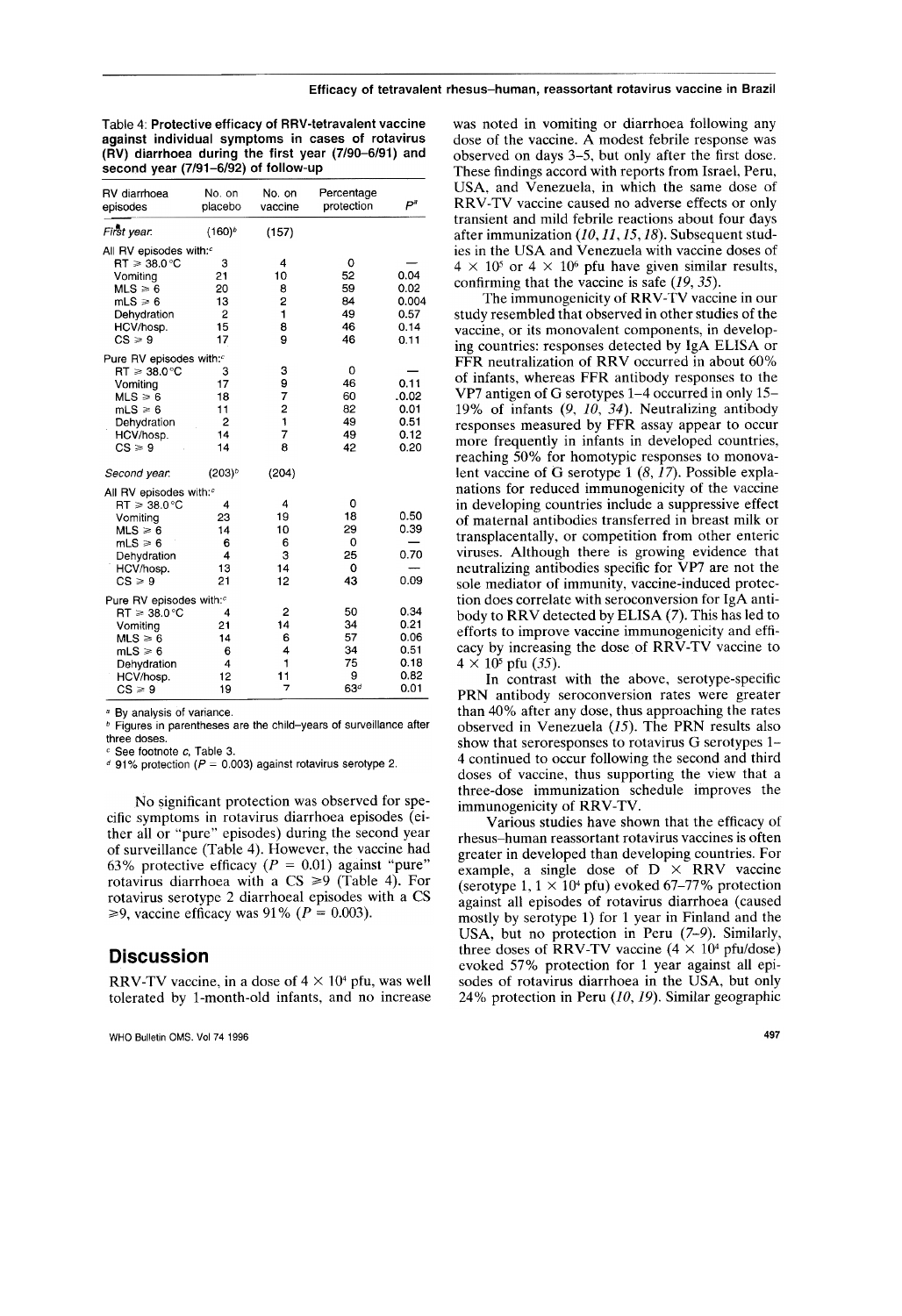#### A.C. Linhares et al.

differences in efficacy were reported for live oral vaccines based on attenuated bovine rotavirus strains  $(36 - 38)$ .

The efficacy of RRV-TV vaccine observed in this study should be considered promising, especially as the study population reflected the low socioeconomic conditions and high diarrhoeal disease incidence typical of many developing countries. Protection against all episodes of rotavirus diarrhoea was 57% during the first year of follow-up and exceeded 80% for disease in which the mean number of liquid stools per day was six or more. Although enhanced protection was not seen for other features of severe disease, this observation suggests that vaccine efficacy may be somewhat greater for severe illness than for all episodes, an observation also made in other trials with monovalent or tetravalent rhesus-human vaccine  $(7, 19, 30)$ . This feature of vaccine efficacy is especially important, as the principal public health benefit of a rotavirus vaccine would be its ability to prevent severe, potentially lifethreatening disease. Current trials that focus on cases detected at health facilities rather than by frequent household visits, as in the present study, should be better able to define the extent of vaccineinduced protection against such episodes.

Protection during the second year of follow-up was substantially less than during the first year: 12% vs. 57% for all episodes of rotavirus diarrhoea. A similar time-related decline in vaccine-induced protection has been seen in some reported studies with rhesus-human reassortant vaccines (7), but not in others (8, 19). Since more than half of rotavirus episodes detected during this study occurred in the second year, this suggests that efforts are needed to improve the duration of vaccine-induced protection, possibly by increasing the titre of virus in each dose, or providing a booster dose early in the second year of life, or both.

As in other trials, most episodes of rotavirus diarrhoea in this study were caused by G serotype 1 and it was only possible to show significant protection against this serotype during the first year of follow-up. G serotype 2 caused about one-third of rotavirus diarrhoeal episodes, mostly during the second year of follow-up, thus also raising the question as to whether the decline in vaccine efficacy might reflect lower protection against this G serotype. Although vaccinees showed a 42% reduction in diarrhoea associated with serotype 2 during the second year, this was not statistically significant.

The results of this trial should encourage further evaluation of RRV-TV vaccine, especially in developing countries where rotavirus is the most important cause of life-threatening watery diarrhoea in infants and young children. Most important would

be trials in which the vaccine dose is increased to at least  $4 \times 10^5$  pfu, in an effort to achieve increased and prolonged protection, and the trial design emphasizes assessment of protection against severe. potentially life-threatening illness. Such a trial is at present under way in Venezuela.

## Acknowledgements

This study was supported by the WHO Division of Diarrhoeal and Acute Respiratory Disease Control. We are grateful to Dr Claudio F. Lanata for advice in the design and analysis of the study, as well as for his comments and suggestions on this manuscript. We also thank Dr N.F. Plerce, Dr Timo Vesikari, Dr John Forro and Dr Edward Zito for their comments and criticism on this manuscript. Thanks are also due to Dr S. Urasawa, Dr G. Gerna, Dr K. Wachsmuth and Prof. H. Fred Clark for laboratory support. We would also like to thank Ms Ana Huapaya and Ms Veronilce B. da Silva for their assistance in data analysis. We thank our field staff, community leaders and local health officials, who made it possible to conduct this field trial.

## Résumé

## Immunogénicité, innocuité et efficacité d'un vaccin antirotavirus tétravalent obtenu par réassortiment génétique rhésus-homme: essai à Belém, Brésil

L'innocuité, l'immunogénicité et l'efficacité d'un vaccin antirotavirus tétravalent obtenu par réassortiment génétique rhésus-homme (RRV-TV) (4  $\times$ 10<sup>4</sup> unités formant plage/dose) ont été évaluées lors d'un essai prospectif randomisé en double aveugle contre placebo chez 540 nourrissons brésiliens. Des doses de vaccin ou de placebo ont été administrées à l'âge de 1, 3 et 5 mois. Aucune différence significative entre le groupe vacciné et le groupe placebo n'a été observée en ce qui concerne les diarrhées ou les vomissements suivant l'administration des doses. Une fébricule a été observée les jours 3-5 chez 2 à 3% des vaccinés à la suite de la première dose mais non des deux autres. Une réponse en IgA au rotavirus de rhésus (RRV) a été observée chez 58% des vaccinés et 33% des sujets ayant reçu le placebo. Les réponses en anticorps neutralisants contre les sérotypes individuels ne dépassaient pas 20% lorsqu'elles étaient mesurées par réduction des foyers de fluorescence, mais étaient supérieures à 40% par neutralisation de la réduction des plages.

Pendant les 2 ans de suivi, 91 cas de diarrhée à rotavirus ont été observés chez les enfants ayant reçu les trois doses (de vaccin ou de placebo), dont

WHO Bulletin OMS. Vol 74 1996

498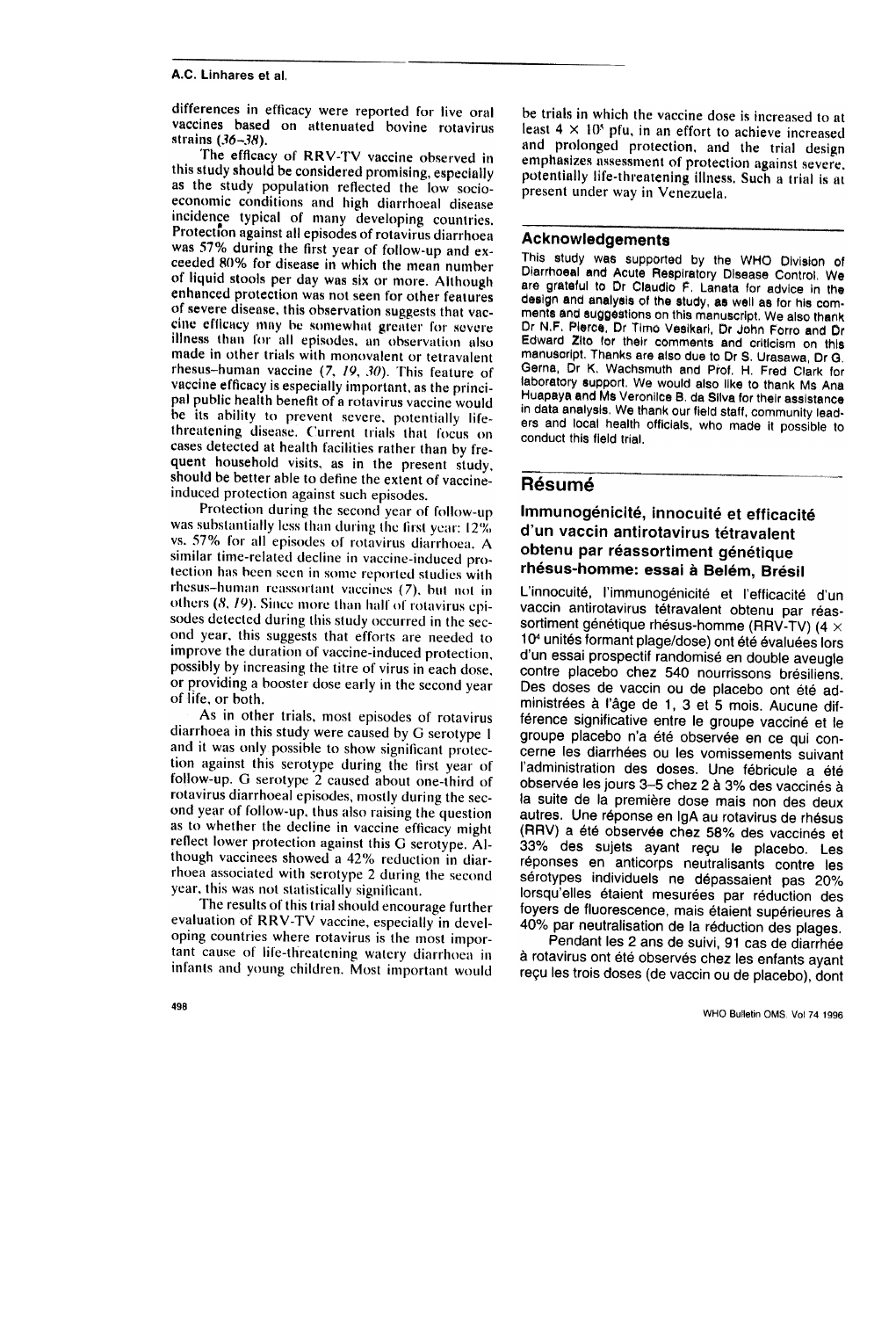36 chez des enfants vaccinés. L'efficacité globale du vaccin contre les diarrhées en général était de 8% (p = 0,005) et contre les diarrhées à rotavirus de divers sérotypes, de 35% (p = 0,03). Pendant Ia premiere année de suivi, alors que le rotavirus G de sérotype 1 était prédominant, Ia protection était de 57% ( $p = 0,008$ ), pour tomber à 12% la deuxième année. Des résultats similaires ont été obtenus lorsque I'analyse êtait limitée aux épisodes dans lesquels un rotavirus était le seul agent pathogène identifié. Le vaccin paraissait offrir une meilleure protection contre les affections comportant en moyenne 6 selles ou plus par jour. Ces résultats sont suffisamment encourageants pour justifier Ia poursuite de I'étude de ce vaccin dans les pays en développement, en utilisant une plus forte dose pour tenter d'améliorer son immunogénicité et son efficacité.

#### **References**

- 1. Institute of Medicine. The prospects of immunizing against rotavirus. In: New vaccine development: establishing priorities. (Diseases of importance in developing countries, Vol. 2). Washington, DC, National Academy Press, 1986: 308-318 (Appendix D-13).
- 2. De Zoysa I, Feachem RG. Interventions for the control of diarrhoeal diseases among young chil. dren: rotavirus and cholera immunization. Bulletin of the World Health Organization, 1985, 63: 569- 583.
- 3. Bishop RF. Development of candidate rotavirus vaccines. Vaccine, 1993, 11: 247-254.
- Flores J, Kapikian A. Vaccines against rotavirus. In: Woodrow GC, Levine MM, eds. New generation vaccines. New York and Basel, Marcel Dekker, 1990: 765-788.
- 5. Midthun K et al. Reassortant rotaviruses as potential live rotavirus vacclne candldates. Journal of virology, 1985, 53.949-954.
- 6. Midthun K et al. Single gene substitution rotavirus reassortants containing the major neutralization protein (VP7) of human rotavirus serotype 4, Journal of clinical microbiology, 1986, 24: 822-826.
- 7. Vesikari T et al. Protective efficacy against serotype 1 rotavirus diarrhea by Ilve, oral rhesus.human reassortant rotavirus vaccines with human rotavirus VP7 serotype 1 or 2 specificity. Pediatric infectious disease journal, 1992, 11: 535-542.
- 8. Madore HP et al. Field trial of rhesus rotavirus or human-rhesus rotavirus reassortant vaccine of VP7 serotype 3 or 1 specificity in infants. Journal of infectious diseases, 1992, 166: 235-243.
- 9. Lanata CF et al. Immunogenicity, safety and protective efficacy of one dose of the rhesus rotavirus vaccine and serotype 1 and 2 human.rhesus rotavirus reassortants in children from Lima, Peru. Vaccine, 1996, 14: 237-243.

in OMS. Vol 74 1996

- 10. Lanata CF et al. Safety, immunogenicity and efficacy of one or three doses of the rhesus tetravalent rotavirus vaccine in Lima, Peru. Vaccine, 1992, 10: 273.
- 11. Dagan R et al. Safety and immunogenicity of oral tetravalent human-rhesus reassortant rotavirus vaccine in neonates. Pediatric infectious diseases journal, 1992, 11: 991-996.
- 12. Flores J et al. Reactions to and antigenicity of two human-rhesus rotavirus reassortant vaccine candidates of serotypes 1 and 2 in Venezuelan infants. Journal of clinical microbiology, 1989, 27: 512-518.
- 13. Halsey NA et al. Human-rhesus reassortant rotavirus vaccines: safety and immunogenicity in adults, infants and children. Journal of infectious diseases, 1988, 158: 1261-1267.
- 14. Ing DJ et al. Immunogenicity of tetravalent rotavirus vaccine administered with buffer and oral polio vaccine. American journal of diseases of childhood, 1991, 145.892-897.
- 15. Perez-Schael I et al. Clinical studies of a quadrivalent vaccine in Venezuelan infants. Journal of clinical microbiology, 1990, 28: 553-558.
- 16. Tajima T et al. Evaluation of a reassortant rhesus rotavirus vaccine in young children. Vaccine, 1990, 8: 70-74.
- 17. Vesikari T et al. Immunogenicity and safety of rhesus-human rotavirus reassortant vaccines with serotype 1 or 2 VP7 specificity. Vaccine, 1991, 9: 334-339.
- 18. Plchlchero ME et al. A comparative evaluation of the safety and ímmunogenlcity of a single dose of unbuffered oral rhesus rotavirus serotype 3, rhesus/ human reassortant serotypes 1, 2 and 4 and combined (tetravalent) vaccines in healthy infants. Vaccine, 1993,11: 747-753.
- 19. Bernstein DI et al. Evaluation of rhesus rotavirus monovalent and tetravalent reassortant vaccines in US children. Journal of the American Medical Association, 1995, 273: 1191-1196.
- 20. Lanata CF, Black RE. Guideline for design, conduct and analysis of community-based rotavirus vaccine field trials. Lima, Peru, Instituto de Investigación Nutricional. Scientific Series, Publication No.1, 1989.
- 21. Llnhares AC et al. Acute diarrhoea associated with rotavirus among children living in Belém, Brazll. Transactions of the Royal Society of Tropical Medicine and Hygiene, 1983, 77: 384-390.
- 22. Linhares AC et al. Longitudinal study of rotavirus infection among children from Belém, Brazil. Epidemiology and infection, 1989, 102: 129-146.
- 23. Linhares AC et al. Epidemiology of rotavirus subgroups and serotypes in Belém, Brazil: a three-year study. Annales de l'Institut Pasteur. Virologie, 1988, 139: 89-99
- 24. Lennette EH et al., eds. Manual of clinical microbiology. 4th ed. Washington, DC, Amerlcan Soclety for Microbiology, 1985.
- 25. Flewett TH et al. Comparative evaluation of the WHO and DAKOPATTS enzyme.linked immunoassay kits for rotavirus detection. Bulletin of the World Healti Organization, 1989, **67**: 369–37